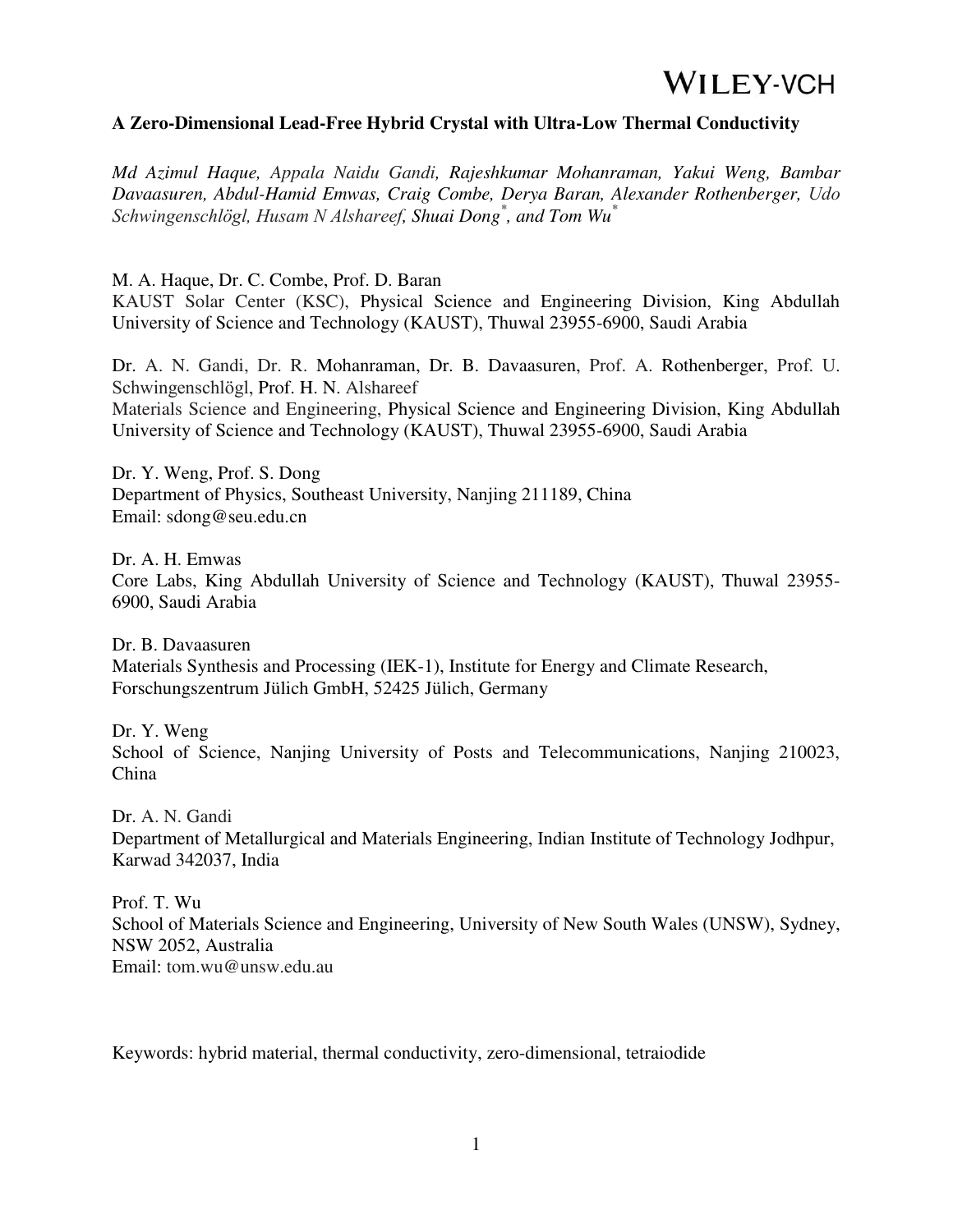### **Abstract**

*Organic-inorganic hybrid materials are of significant interest owing to their diverse applications ranging from photovoltaics, electronics to catalysis. The control over the organic and inorganic components offers flexibility of tuning their chemical and physical properties. In this work, we report that a new organic-inorganic hybrid, [Mn(C2H6OS)6]I4 with linear tetraiodide anions exhibit an ultra-low thermal conductivity of 0.15*  $\pm$  0.01  $Wm$ <sup>-1</sup> $K$ <sup>1</sup> at room temperature, which is *among the lowest values reported for organic-inorganic hybrid materials. Interestingly, the hybrid compound has a unique zero-dimensional (0D) structure, which extends into threedimensional (3D) supramolecular frameworks through non-classical hydrogen bonding. Phonon band structure calculations reveal that low group velocities and localization of vibrational energy underlie the observed ultra-low thermal conductivity, which could serve as a general principle to design novel thermal management materials.*

 Organic-inorganic hybrid materials represent a vast interdisciplinary field of research involving composites, MOFs, biomaterials, to name a few.<sup>[1,2]</sup> These hybrid materials with a wide spectrum of properties have found important applications in optics, electronics, transportation, health, energy and environmental technologies.<sup>[3-5]</sup> Particularly, hybrid halide perovskites with the general chemical formula of ABX3, where A is an organic cation, B is metal cation and X is halide,<sup>[6]</sup> have recently emerged as promising photovoltaic materials due to their excellent physical properties such as long diffusion length, low trap density, high absorption coefficient, and tunable bandgap.[7-13] The majority of reported hybrid perovskites are Pb or Snbased, which causes concerns about their toxicity and instability in ambient environment. Some new hybrid materials have been synthesized and tested as light harvesters in solar cells, but their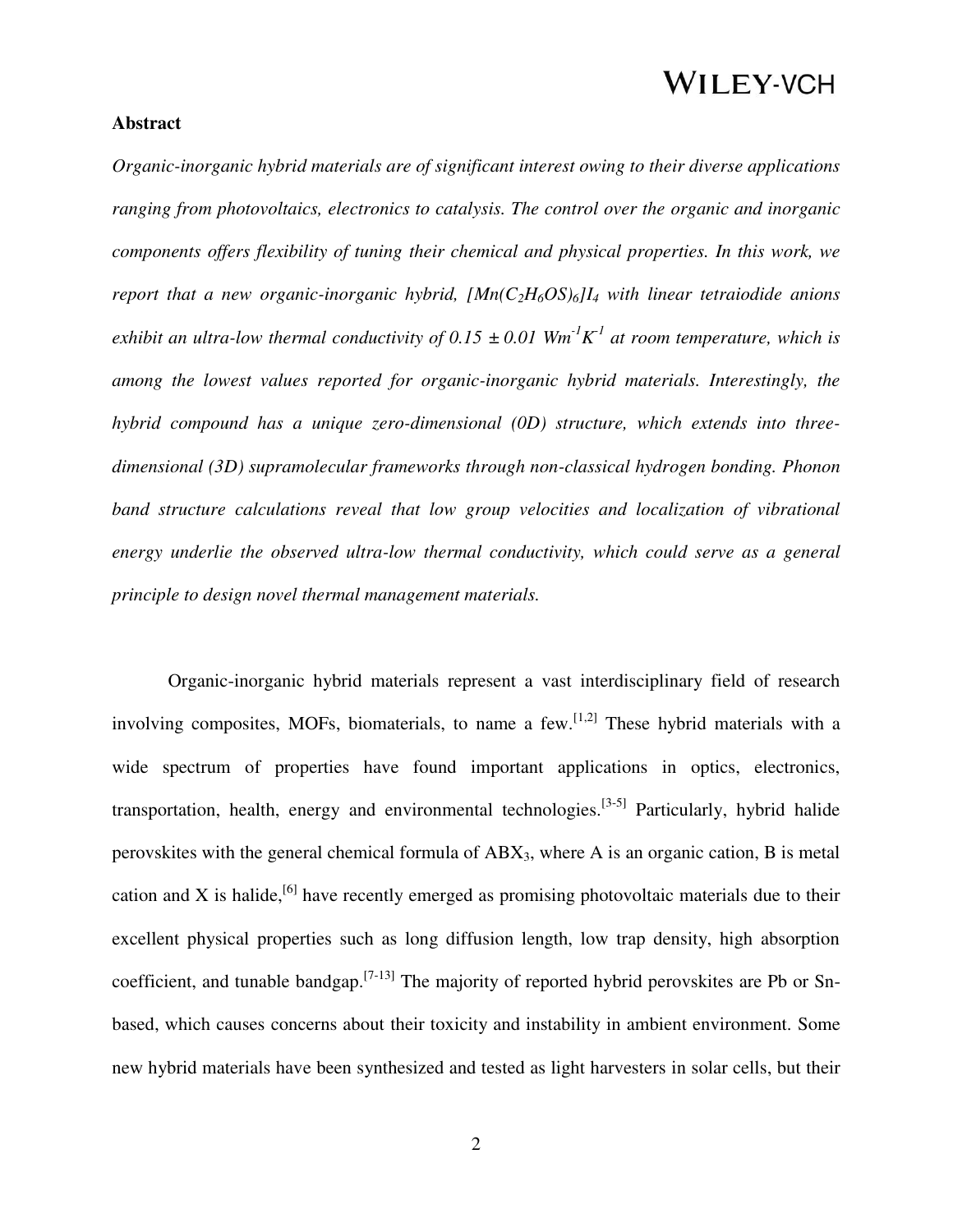performance remains modest.<sup>[14]</sup> The physical properties and potential application of these Pbfree hybrids remain largely unexplored.

In material design, hybrid materials with organic and inorganic moieties could present unique and remarkable new properties absent in the individual constituents.<sup>[15]</sup> One such property is thermal conductivity, which is of particular interest for applications in thermal insulation, thermoelectrics, microsensors, and thermal data storage.<sup>[16-22]</sup> Fundamentally, heat conduction and thermal properties of materials are strongly correlated with their atomic structures.<sup>[23]</sup> In general, very low thermal conductivity is observed in electrically insulating amorphous solids and glasses.<sup>[24]</sup> The lower limit of thermal conductivity of amorphous solids is well explained by the Einstein limit where the mean free path is assumed to be the same as half of the wavelength of phonons.[25] However, the major bottleneck of employing amorphous low thermal conductivity materials such as silica aerogels is their brittleness, which leads to short lifetimes and higher maintenance costs.<sup>[26,27]</sup> As a result, there have been efforts to search for low thermal conductivity materials through nanostructure engineering i.e., using thin films, superlattices, nanostructured samples, and disordered crystals.<sup>[24,25,28-31]</sup> In general, low thermal conductivity in these compounds may arise from material characteristics like strong crystal anharmonicity, complex crystal structure, atomic disorders, large molecular weight, large unit cells or lone pair of electrons, and so on.<sup>[32]</sup> However, it remains an elusive goal to achieve ultra-low thermal conductivity while maintaining some degree of crystallinity.

 Properly designed hybrid organic-inorganic compounds can offer an alternate route to achieve very low thermal conductivity. Hybrid organic-inorganic compounds offer unique advantages such as ease of synthesis, low-temperature processing and large freedom to tailor their properties by manipulating the constituents. These hybrid compounds can primarily be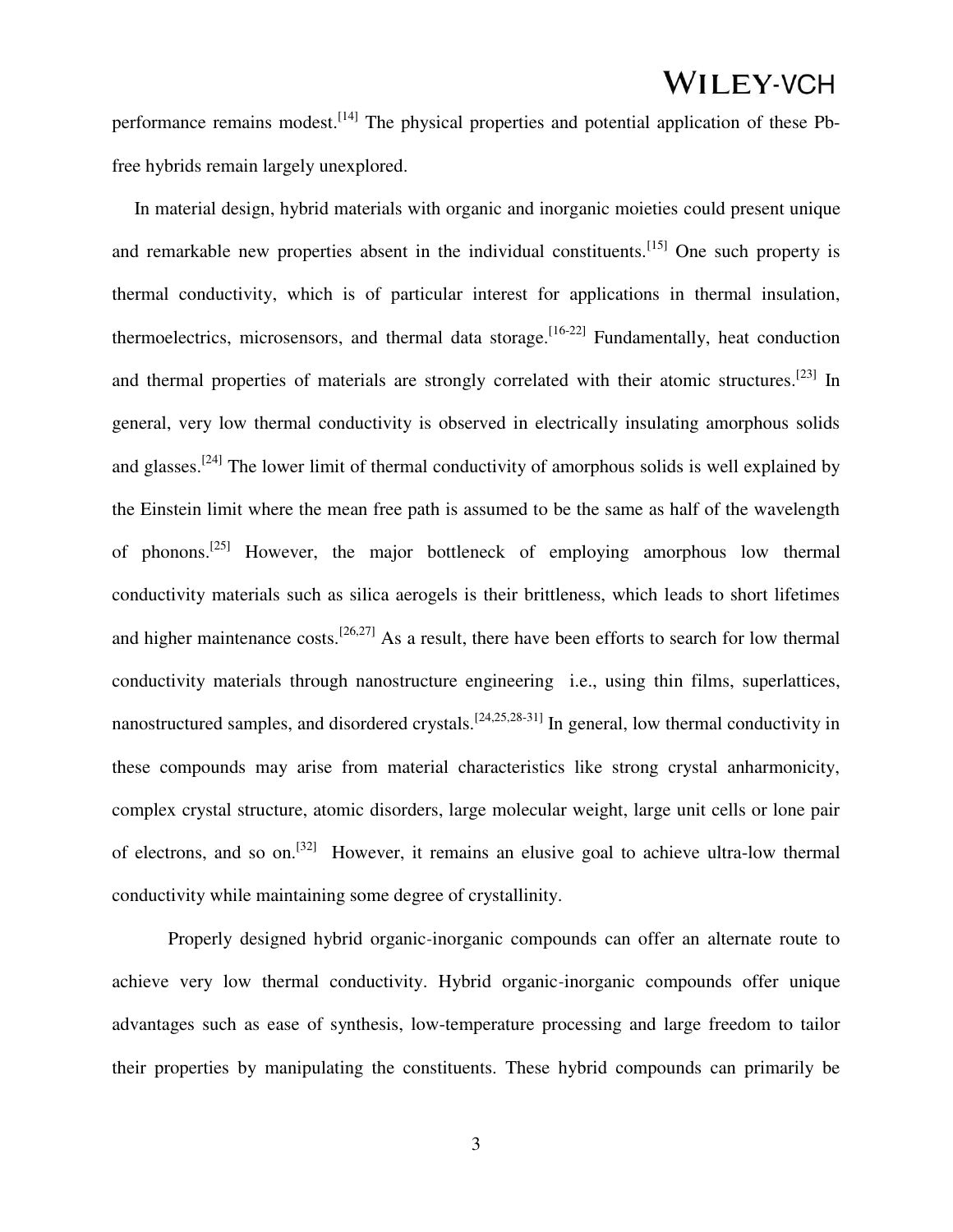divided into two categories, hybrid composites and hybrid crystals. Hybrid composites are mostly physical mixtures of two or more materials (organic and inorganic) with random or some degree of ordering of one component in the matrix of the other.<sup>[33,34]</sup> In the case of hybrid crystals, two different organic and inorganic moieties are integrated into a single crystal structure. Such hybrid crystals can bring unexpected physical and chemical properties although the material design might be more demanding than conventional inorganic and organic materials. It is important to note that the properties of hybrids are not merely the combination of the primary components. Instead, strong synergy effects can occur due to interactions between the organic and inorganic parts that can be further modified by nanoscale confinement.<sup>[33]</sup> Indeed, ultra-low thermal conductivities of 0.3-0.5 W/(mK) at room temperature were recently reported for organic-inorganic hybrid perovskites. Techniques such as using heater and thermocouple, laser flash method, time-domain thermoreflectance, and scanning near-field thermal microscopy arrived at very similar results and confirmed the ultra-low thermal conductivity of hybrid perovskites.[35-39]

 In this contribution, we report on the ultra-low thermal conductivity discovered in a new 0D organic-inorganic hybrid compound<sup>[40]</sup>, hexakis(dimethyl sulfoxide- $k$ O)-manganese(II) tetraiodide,  $[Mn(C_2H_6OS)_6]I_4$ . This hybrid material consists of discrete  $[Mn(DMSO)_6]^{2+}$  (DMSO) is dimethyl sulfoxide,  $C_2H_6OS$ ) units connected through non-classical hydrogen bonds to linear  $I_4^2$  tetraiodide anions. An ultra-low thermal conductivity of 0.15  $Wm^{-1}K^{-1}$  was obtained at room temperature, which is one of the lowest values reported for hybrid materials. First-principles calculations based on density functional theory elucidate the electronic band structure and predict a bandgap of 1.6 eV. Phonon band structure calculations reveal low group velocities as origin of the low-lattice thermal conductivity.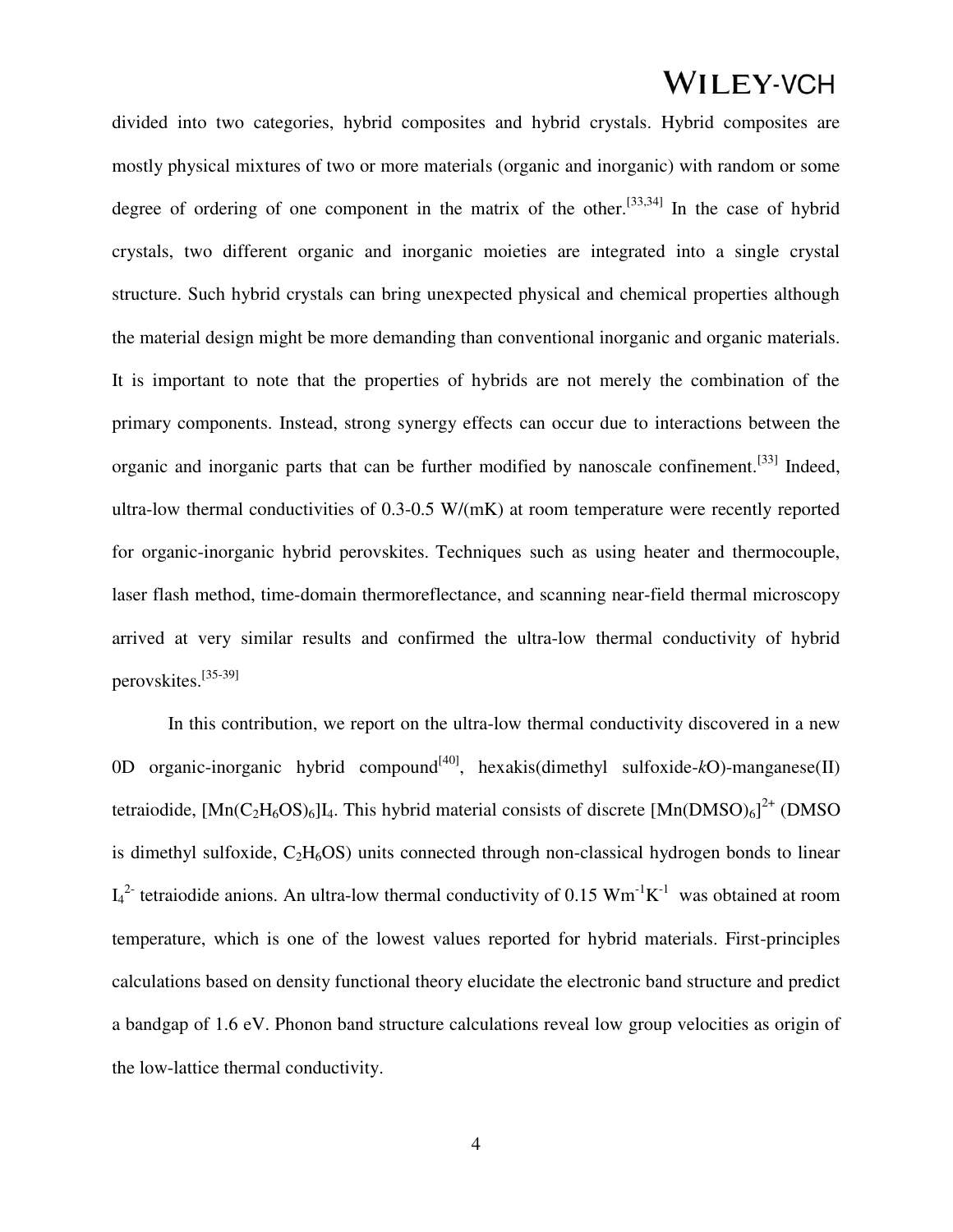

**Figure 1. a)** Schematic of the MDI single crystal synthesis and a photo of the MDI single crystal. **b)** MDI unit cell. **c)** Ball-and-stick model of the MDI molecules. **d)** Illustration of isolated octahedra in MDI. **e)** Comparison of the observed powder X-ray diffraction pattern of MDI with the calculated diffraction pattern. Further details can be obtained from the Cambridge Crystallographic database quoting the CCDC number 1515632. The reconstructed reciprocal space image of the *hk*0 layer obtained from the single-crystal X-ray diffraction data of MDI is shown in the background. **f)** EPR spectrum confirming the +2 oxidation state of Mn in MDI. **g)**  Schematic illustration of the density of states for 3D, 2D, 1D, and 0D materials.

The synthesis of  $[Mn(DMSO)_6]I_4$  single crystals is rather simple. A supersaturated solution of methylammonium iodide (MAI) and manganese iodide ( $MnI<sub>2</sub>$ ) in DMSO was mixed and heated in the temperature range of 80-100 °C (**Figure 1**a), with the crystal growth process taking 1-2 days. Interestingly, two different types of single crystals can be obtained depending on the reaction temperature (**Figure S**1). Transparent crystals were grown at 100 °C, while dark colored ones were obtained at 80 °C. Single crystal structure analysis revealed that the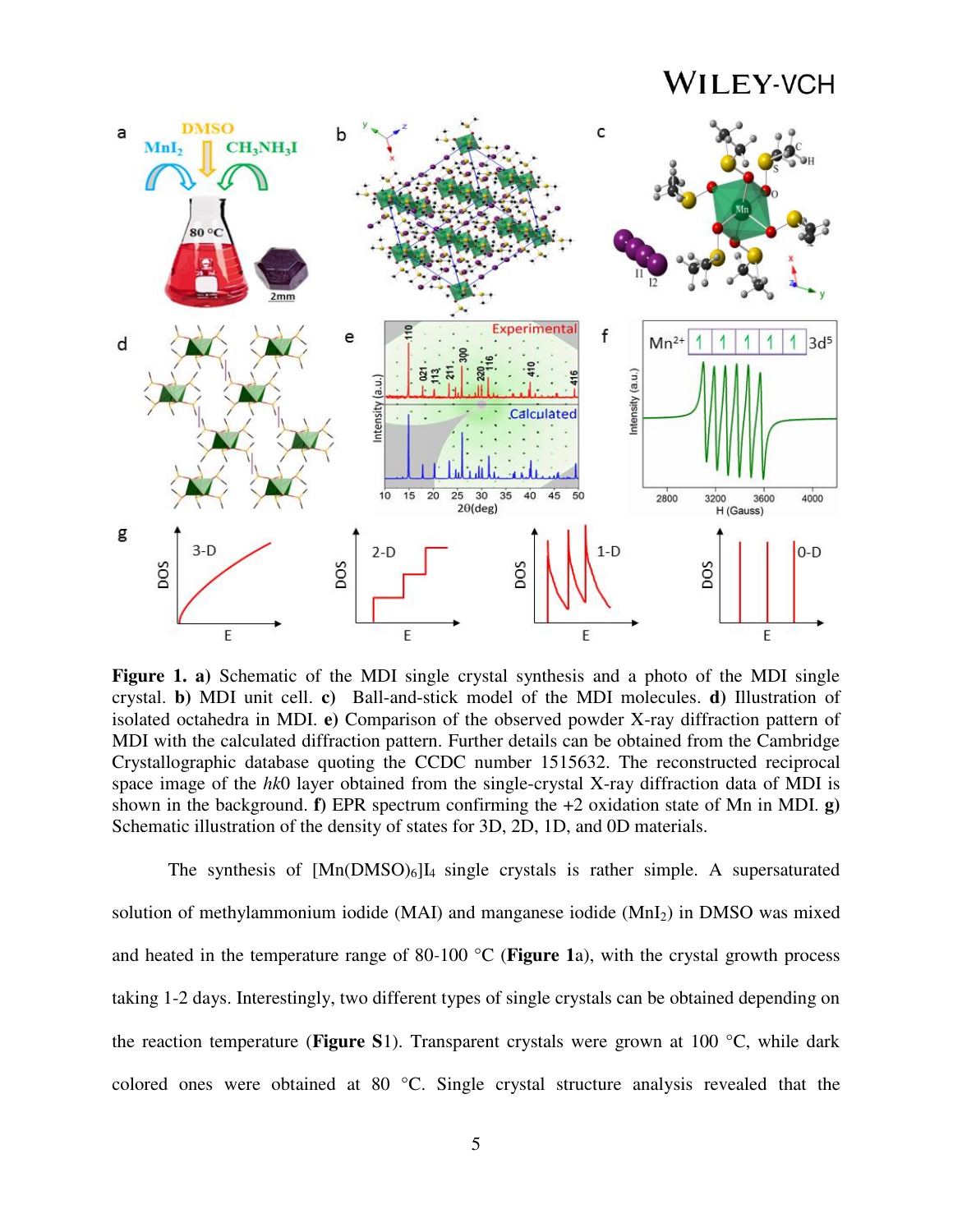transparent single crystals are  $[Mn(DMSO)_6]I_2$  with monoclinic symmetry, which is similar to the compound recently reported by Glatz et al.<sup>[41]</sup> Because the transparent  $[Mn(DMSO)_6]$ <sup>I</sup><sub>2</sub> single crystals are not stable in ambient condition and they melt into a gel-like state within minutes, we focused our investigation on the dark crystals.  $[Mn(DMSO)_6]I_2$  single crystals can be converted into [Mn(DMSO)6]I4 by dissolving [Mn(DMSO)6]I2 in ethanol and adding iodine (**Figure S**2). Furthermore, the synthesis process of [Mn(DMSO)6]I4 can be easily scaled up (**Figure S**3) by employing anti-solvent crystallization technique widely used for the synthesis of hybrid perovskite crystals.[42] We also tried other combinations of organic and inorganic components to explore the possibility of synthesizing new hybrids but did not obtain any stable hybrid compound other than  $[Mn(DMSO)_6]I_4$  (**Table S**1). In the following, we denote  $[Mn(DMSO)_6]I_4$ as MDI for the simplicity of discussion.

The dark MDI single crystals exhibit excellent stability in ambient environment (**Figure S**4). This compound belongs to the trigonal crystal system (**Table S**2), and in fact it is the first compound with a  $[Mn(DMSO)_6]^{2+}$  cation and linear tetraiodide anions.<sup>[40]</sup> In spite of its fascinating crystal structure, in this work we focus on exploring the thermal properties of MDI single crystals as the compositional fluctuation with the crystal could act to effectively scatter phonons, leading to lower thermal conductivity. The synthesis of MDI is a facile and flexible process. As shown in the reaction schemes below, when stoichiometric amounts of  $CH<sub>3</sub>NH<sub>3</sub>I$  and MnI2 were mixed, MDI crystals were obtained as the sole solid product (Reaction 1). Further, we discovered that MDI crystals could also be synthesized without the addition of  $CH<sub>3</sub>NH<sub>3</sub>I$ (Reaction 2). In this case, MDI crystals were obtained together with some Mn-containing amorphous solid byproducts (**Figure S**5).

*Reaction 1:*  $MnI_2 + 2CH_3NH_3I + 6(C_2H_6OS)$   $\longrightarrow$   $[Mn(C_2H_6OS)_6]I_4 + C_2H_6 + 2NH_3$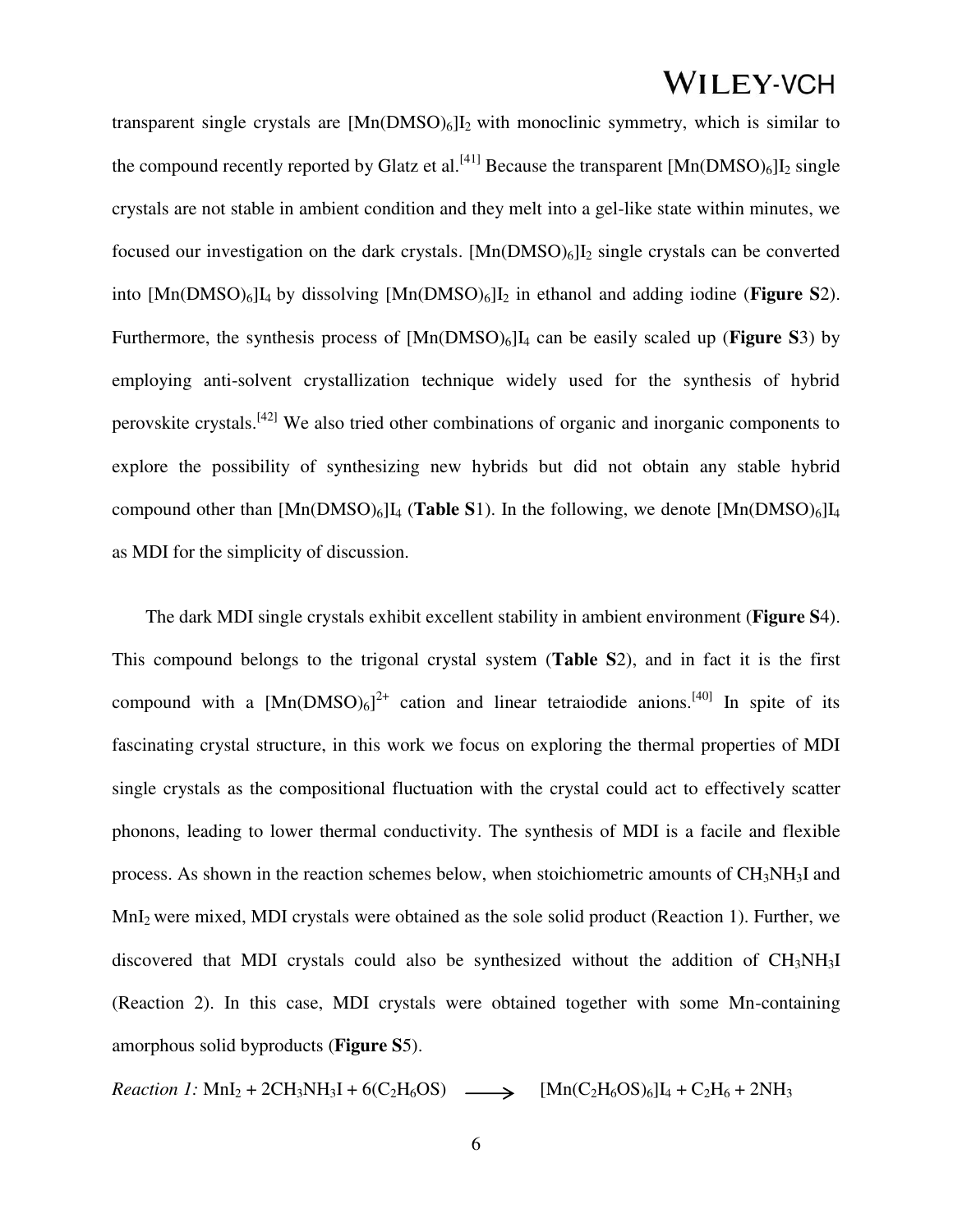### *Reaction 2:*  $2MnI_2 + 6(C_2H_6OS) \longrightarrow [Mn(C_2H_6OS)_6]I_4 + Mn$

 In the molecular structure of MDI, the four iodine (I) atoms are arranged in a linear fashion and form non-classical hydrogen bonding with H atoms of the DMSO molecules (**Figure 1**b,c). Interestingly, the bond length between the two central I atoms is shorter than the distance between the central and terminal I atoms. In other words, the central  $I_2$  molecule is weakly bonded to the two terminal  $\Gamma$  anions, forming a linear centrosymmetric polyiodide, which represents a rare example of tetraiodide.<sup>[43]</sup> Typically, the terminal iodines of the tetraiodides are the only ones forming hydrogen bonds with the methyl group,  $[44]$  and the presence of weakly bonded iodines may cause the issues of anion migration and instability in such polyiodides. However, in the case of MDI, all the iodines form hydrogen bonds (**Figure S**6), enhancing the overall structrural stability of the compound. From the crystal structure of MDI, it is clear that the Mn( $DMSO$ <sup>2+</sup> octahedra are isolated from each other (**Figure 1**d), suggesting the 0D nature of MDI. These 0D structures then extend to form the 3D supramolecular framework through hydrogen bonding.

 The calculated XRD pattern of MDI matches well with the experimental data (**Figure 1**e). The reconstructed reciprocal space image from single crystal XRD measurements in **Figure**  1e confirms the phase purity and high quality of the MDI crystals. We further carried out electron paramagnetic resonance (EPR) measurements to verify the oxidation state of Mn in MDI crystals. Six sharp hyperfine features were observed in the EPR spectrum (**Figure 1**f), confirming the +2 oxidation state of Mn in MDI as a result of the five unpaired electrons in Mn *3d* orbitals. It is well known that the sulfoxides are capable of bonding to transition metals through both S and O atoms.<sup>[45]</sup> We carried out IR spectroscopy to investigate and confirm the coordination mode of DMSO in MDI. The S-coordinated DMSO ligands exhibit S−O stretching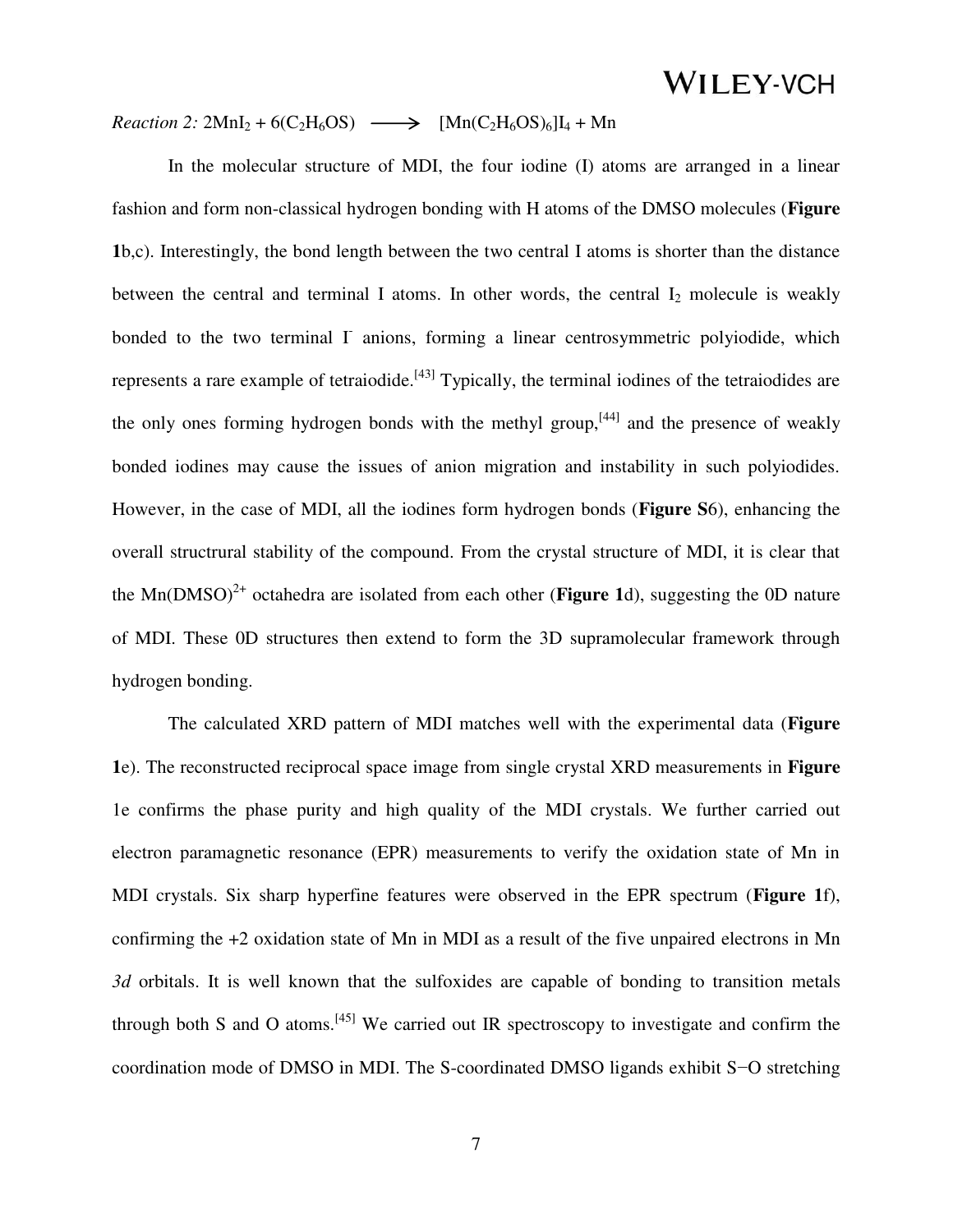frequencies in the range of 1080 to 1154  $cm^{-1}$ , while O-bound DMSO ligands exhibit lower vibrational frequencies, ranging from 862 to 997 cm<sup>-1 [45]</sup> In MDI crystals, stretching frequencies were observed below 1000  $cm^{-1}$ , confirming the coordination of DMSO with Mn through O (**Figure S**7), which supports crystal structure refinement results. In order to confirm the purity of the MDI crystals and to understand the nature of bonding between the C and H atoms, we further performed nuclear magnetic resonance (NMR) analysis. Both  ${}^{1}H$  and  ${}^{13}C$  NMR spectra exhibited a single peak as a result of the site symmetry, confirming the phase purity and the presence of only methyl (CH3) groups (**Figure S**8).



**Figure 2. a)** DOS and PDOS. **b)** Electronic band structure. **c)** Phonon dispersion. **d)** Phonon PDOS. **e)** Phonon group velocities. In c and e, the blue and green colors represent acoustic and optical phonon branches, respectively.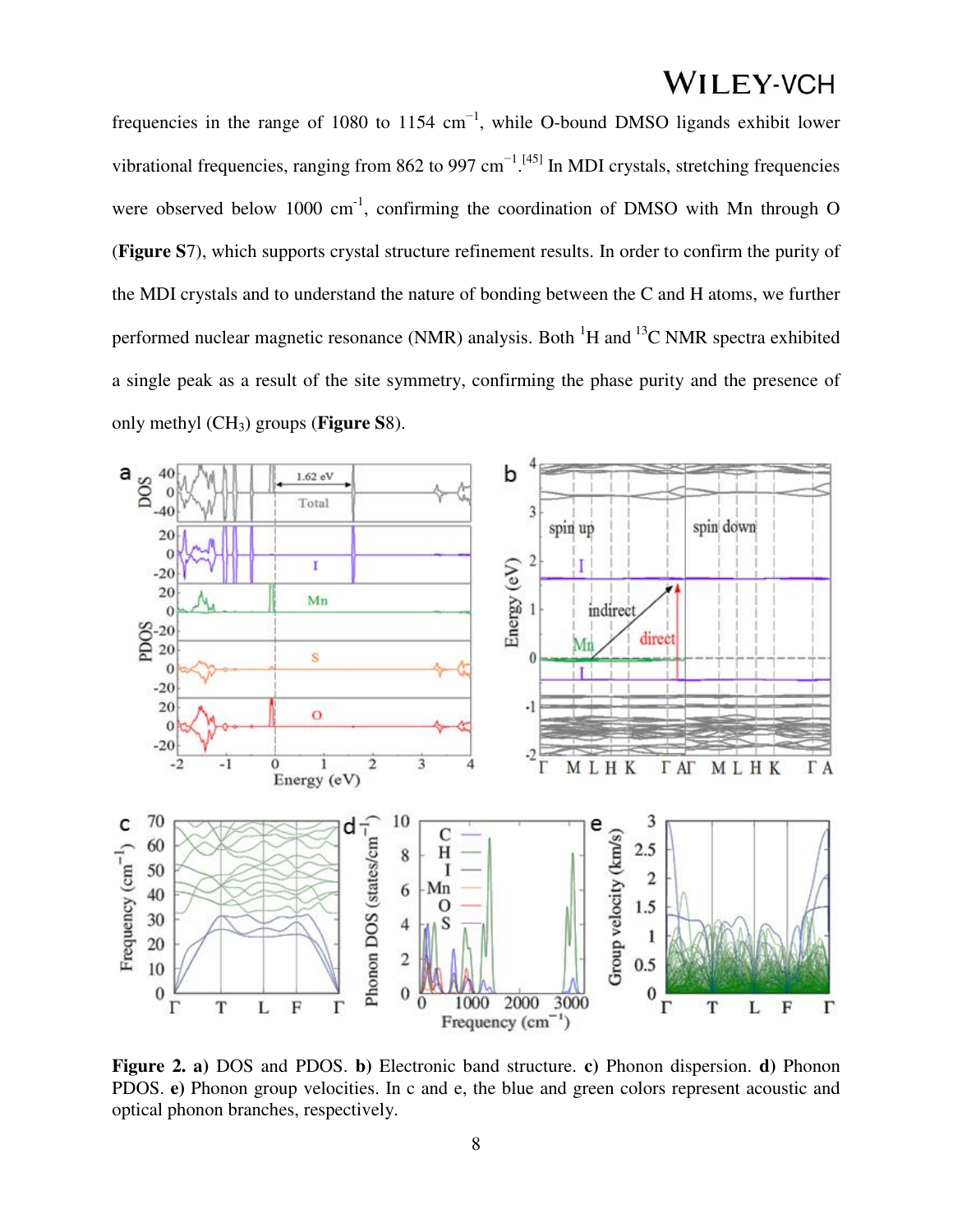The dimensionality of materials has a profound influence on their functionalities. Recently, it was found that 1D and 2D materials can have anomalous thermal transport properties,<sup>[46,47]</sup> but the heat conduction in 0D materials remains largely unknown. Dimensionality reduction can bring striking differences in the electronic density of states (**Figure 1**g), as well as enhanced phonon scattering and lower thermal conductivity in 0D hybrid materials.

First-principles calculations were carried out to elucidate the electronic band structure of MDI. **Figure 2**a shows the total density of states (DOS) and the partial density of states (PDOS) for the individual elements. The sharp peaks, particularly at the conduction and valence band edges, resemble those of quantum dots, and thus can be attributed to the confinement effect. As seen from **Figure 2**b, the band gap is indirect with a value of 1.62 eV, separating the occupied Mn and unoccupied I states (black arrow). There is a gap of 2.06 eV between the occupied and unoccupied I states (red arrow). Due to strong localization of the Mn 3*d* and I 5*p* states, the effective masses of the electrons and holes are expected to be high. We note that the local magnetic moment of the Mn ions is 4.60  $\mu$ <sub>B</sub>, which is a result of the high-spin state of half-filled *t*2g and *e*g orbitals.

To substantiate the hypothesis of anomalous thermal behaviour, we study the phonon dispersion. As shown in **Figure 2**c, the optical phonon branches are comparatively flat and only the acoustic phonons exhibit some dispersion. The phonon density of states in **Figure 2**d shows a low-frequency region  $(0-500 \text{ cm}^{-1})$ , intermediate frequency region  $(550-1550 \text{ cm}^{-1})$ , and high frequency region (2800-3250 cm<sup>-1</sup>). All the atoms are involved in the low-frequency phonon modes. In the intermediate-frequency region, the atomic motion involves only atoms in DMSO, i.e., C, H, S, and O. Reflecting the strong C-H bonds, the high-frequency phonon modes involve only the C and H atoms. The largest phonon group velocities are observed for the three acoustic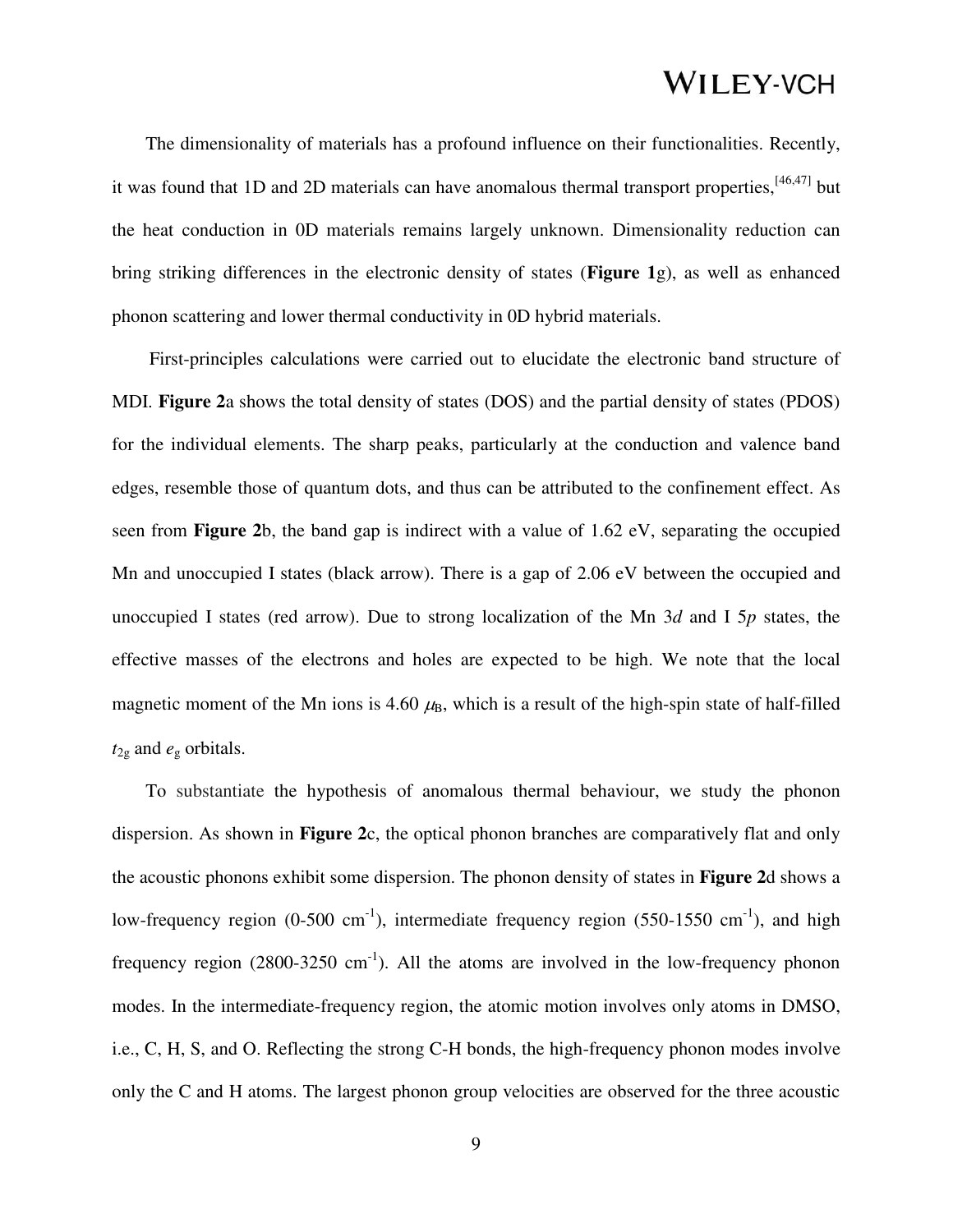branches (**Figure 2e**). It is important to note that the average phonon group velocity (both acoustic and optical branches) is 0.17 km/s. For typical semiconductors, such as Si and GaN, the average group velocity is in the range of 4-5 km/s.<sup>[48,49]</sup> In addition, the optical branches strongly overlap with each other. Recently, very low-phonon lifetimes were reported for hybrid perovskites as a result of overlapped phonon branches.<sup>[50]</sup> In total, the phonon results point to a very low thermal conductivity in MDI.



**Figure 3. a)** Calculated imaginary part of dielectric function. Inset: the view with larger scale of *y*-axis. **b)** Simulated optical absorption coefficient α*z*. **c)** Absorption spectra for the MDI single crystals. **d)** Tauc plots showing the direct and indirect nature of MDI bandgap. **e)** PESA measurement showing VBM at −5.11 eV for MDI.

To further characterize the optical properties, the dielectric tensor and optical absorption were calculated. The imaginary component of dielectric constant along the *z*-axis  $\mathcal{E}_2(z)$  is much larger than those along the *x*/*y* direction, implying a strong anisotropy of optical absorption in MDI (**Figure 3**a). Interestingly, the MDI single crystal changed its color under polarized light depending on the angle between the incident beam and the crystallographic axis (**Figure S**9).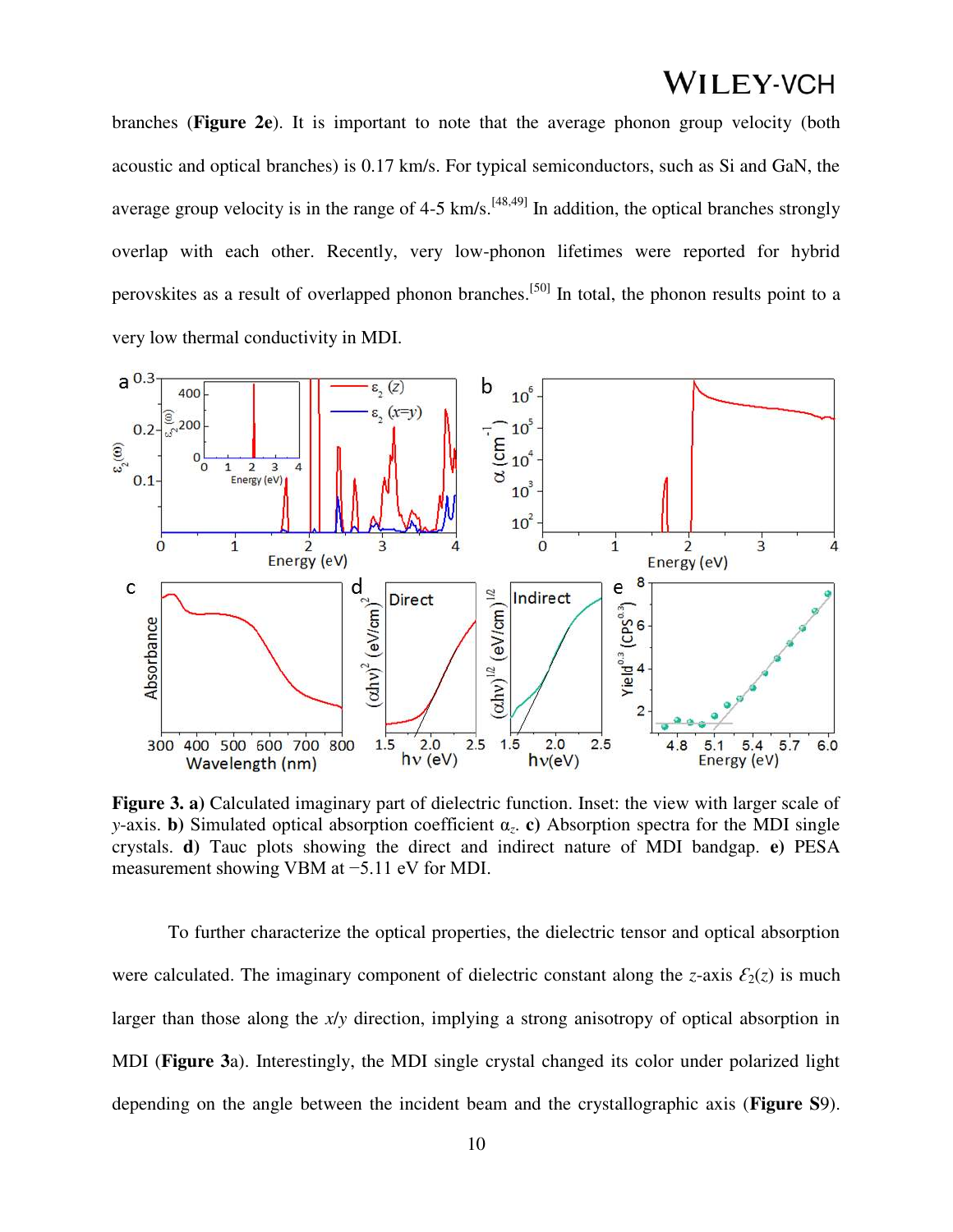This unambiguously proves the structural anisotropy of the MDI crystal. In addition, angledependent EPR measurement indicates that the MDI crystals possess magnetic anisotropy as well (**Figure S**10). The calculated optical absorption coefficient ( $\alpha_z$ , with the electric component of light parallel to the *z*-axis) exhibits a remarkably sharp onset at photon energy of 2.0 eV (corresponds to the direct energy gap between I's bands) and then maintains at a high magnitude of  $\sim 10^6$  cm<sup>-1</sup> (**Figure 3**b). Furthermore, there is an optical absorption peak at 1.6 eV, but it is much weaker ( $\sim 10^3$  cm<sup>-1</sup>) and can be attributed to the indirect energy transition between Mn and I orbitals. Overall, the optical absorption is mostly contributed by I orbitals. The experimental absorption spectrum for the hybrid crystal is shown in **Figure 3**c. The Tauc plots reveal both direct and indirect nature of the bandgap (**Figure 3**d). The optical bandgap of MDI has a lowestenergy direct transition of 1.84 eV and a lowest-energy indirect transition of 1.59 eV. These two values of energy gaps obtained from absorption spectra are very close to the calculated gaps. From photoelectron spectroscopy in air (PESA) measurement, the valence band maxima (VBM) of MDI was estimated to be −5.11 eV (**Figure 3**e).

Thermogravimetric analysis (TGA) and differential scanning calorimetry (DSC) curves measured on the MDI single crystal are shown in **Figure 4**a. The TGA results reveal that the material is thermally stable up to  $\sim$ 200 °C followed by a huge weight loss of 80 % corresponding to the decomposition of MDI. Three well-defined endothermic effects were observed on the DSC, which are associated with melting  $(124 \text{ °C} \text{ onset point})$  and decomposition (the latter two) of MDI. To clarify the melting behaviour of the MDI, another TGA/DSC measurement was carried out using fresh MDI single crystals, this time only up to 200 °C. As shown in **Figure 4**b, the heating and cooling curve of the TGA and DSC measurements show characteristic features of the congruent melting behaviour. The powder XRD before and after the DSC did not show any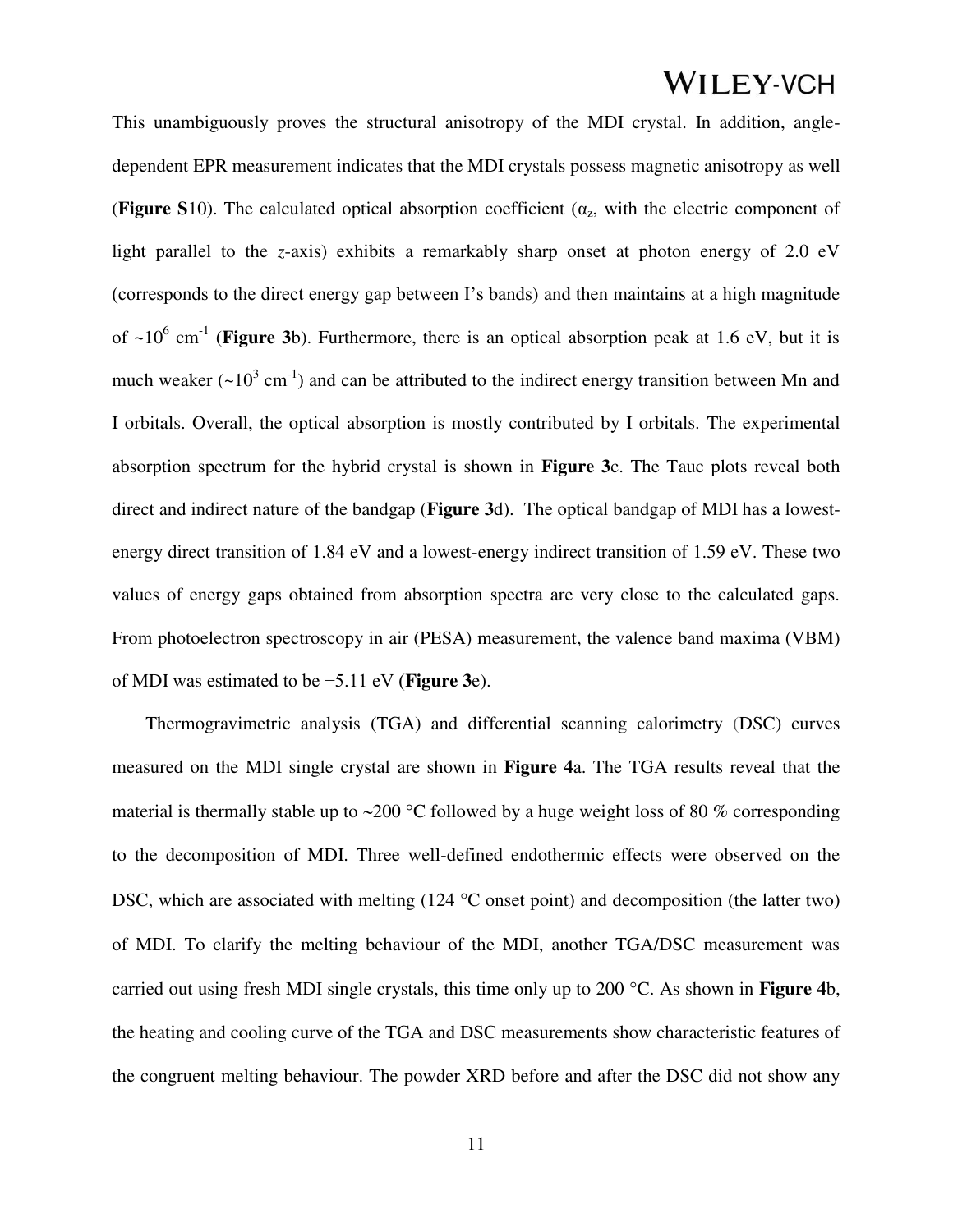changes (**Figure S**11), which unambiguously proofs the congruent melting of MDI crystals. It is noteworthy to mention that compounds exhibiting congruent melting can be grown into large single crystals using the Czochralski method.<sup>[51]</sup>



revealing a congruent melting behaviour. **c)** Thermal diffusivity and specific heat. **d)** Total thermal conductivity. **e)** Electrical conductivity as a function of temperature. **f)** Electronic and lattice contributions to the total thermal conductivity. **g)** Room-temperature thermal conductivity of some typical functional materials in comparison with the hybrid MDI crystal.[24,35,52-54] **h)**  Patterns made by stamping the melted MDI at 135 °C.

 The facile synthesis of MDI crystals allowed the preparation of large-size pellets for characterizing thermal transport. Scanning electron microscope (SEM) image of the top surface of MDI pellet indicates good packing density (**Figure S**12). Temperature dependence of the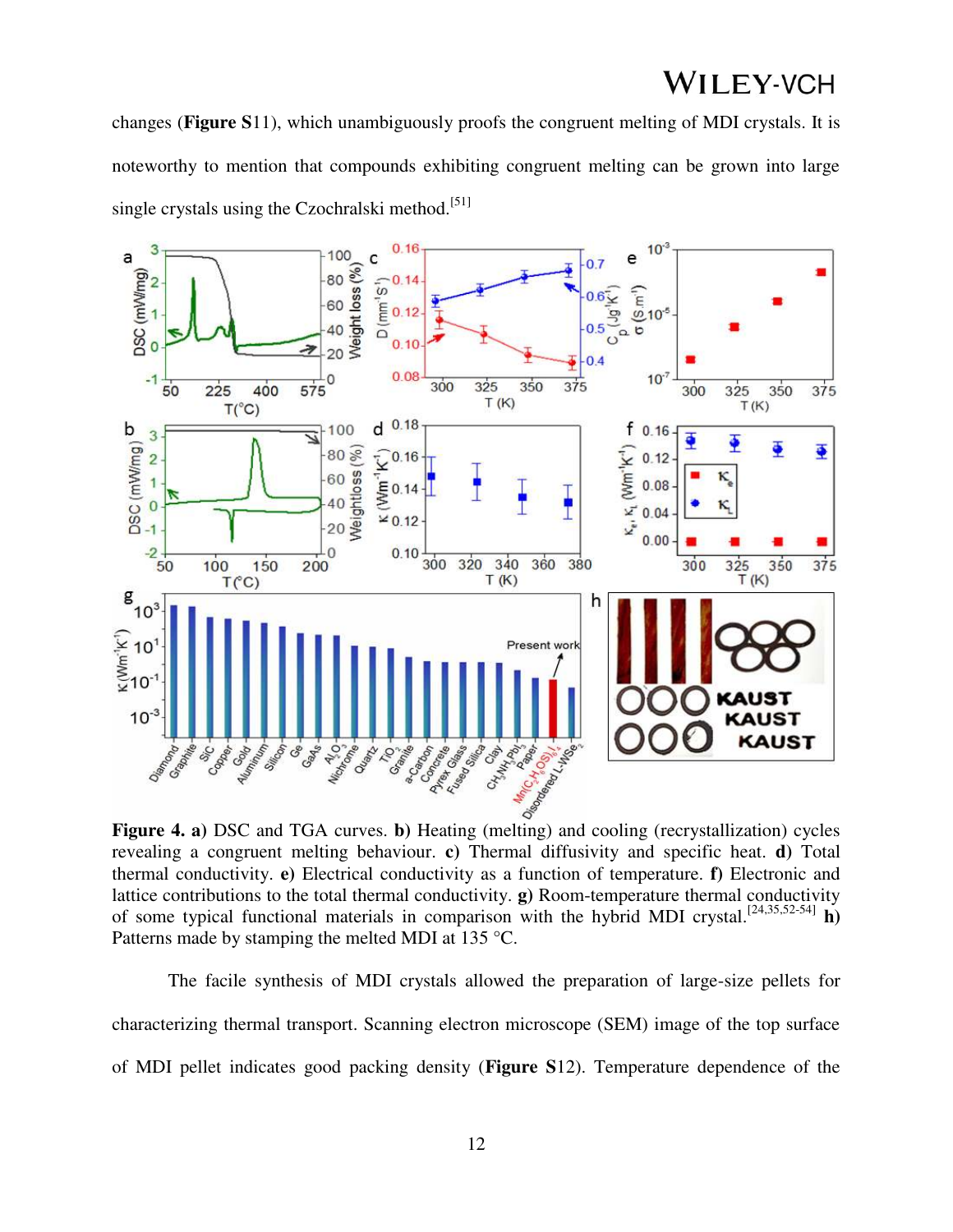thermal diffusivity, *D*, and the specific heat capacity, *Cp*, of a MDI pellet are shown in **Figure 4**c. The total thermal conductivity is calculated as a product of the measured  $C_p$ ,  $D$ , and mass density (*d*). An ultra-low thermal conductivity of  $0.15 \pm 0.01$  W/mK was derived at room temperature (**Figure 4**d). The total thermal conductivity can be expressed as  $\kappa = \kappa_e + \kappa_L$ , where  $\kappa$  and  $\kappa$ <sub>L</sub> are related to charge carriers and lattice phonons, respectively.<sup>[55]</sup> The electronic contribution,  $\kappa_e$ , can be estimated from the Wiedemann-Franz law,  $\kappa_e = L\sigma T$ , where  $L = 0.7L_0$ (L<sub>0</sub> is the Lorenz factor for free electrons with a value of  $2.45 \times 10^{-8}$  V<sup>2</sup>K<sup>-2</sup>) is used here because the electronic contribution is small<sup>[56]</sup> and  $\sigma$  is the conductivity of the sample. The electrical conductivity increases with temperature because of the thermal excitation of free carriers (**Figure 4**e). For MDI, the carrier contribution is negligible ( $\kappa$ <sub>e</sub> = 3 pW/mK at 298 K). On the other hand, the lattice term  $(K_L)$ , which is obtained by subtracting the electrical contribution  $(K_c)$  from  $K$ , contributes more than 99% of the total thermal conductivity (**Figure 4**f). In other words, and the heat is conducted mainly by phonons. This is in line with the resistive nature of MDI; for  $\kappa_{e}$  to be dominant, a large concentration of free carriers is a prerequisite as in the case of metals.<sup>[23]</sup> Such negligible  $\kappa_e$  in the same temperature range was previously observed in materials such as  $CH_3NH_3PbI_3$  and amorphous  $Sb_2Te_3$ . [35,57]

The thermal conductivity achieved in MDI is compared with other typical materials in **Figure 4**g. Furthermore, to check the effect of anisotropy and microstructure, in-plane thermal conductivity was measured by a chip-based 3ω technique using highly oriented MDI films (**Figure S**13). In-plane thermal conductivity of  $0.21 \pm 0.01$  Wm<sup>-1</sup>K<sup>-1</sup> was derived at room temperature underscoring the intrinsic nature of constrained heat transport in MDI. Chiritescu and coworkers reported that by making disordered layered crystals, the thermal conductivity of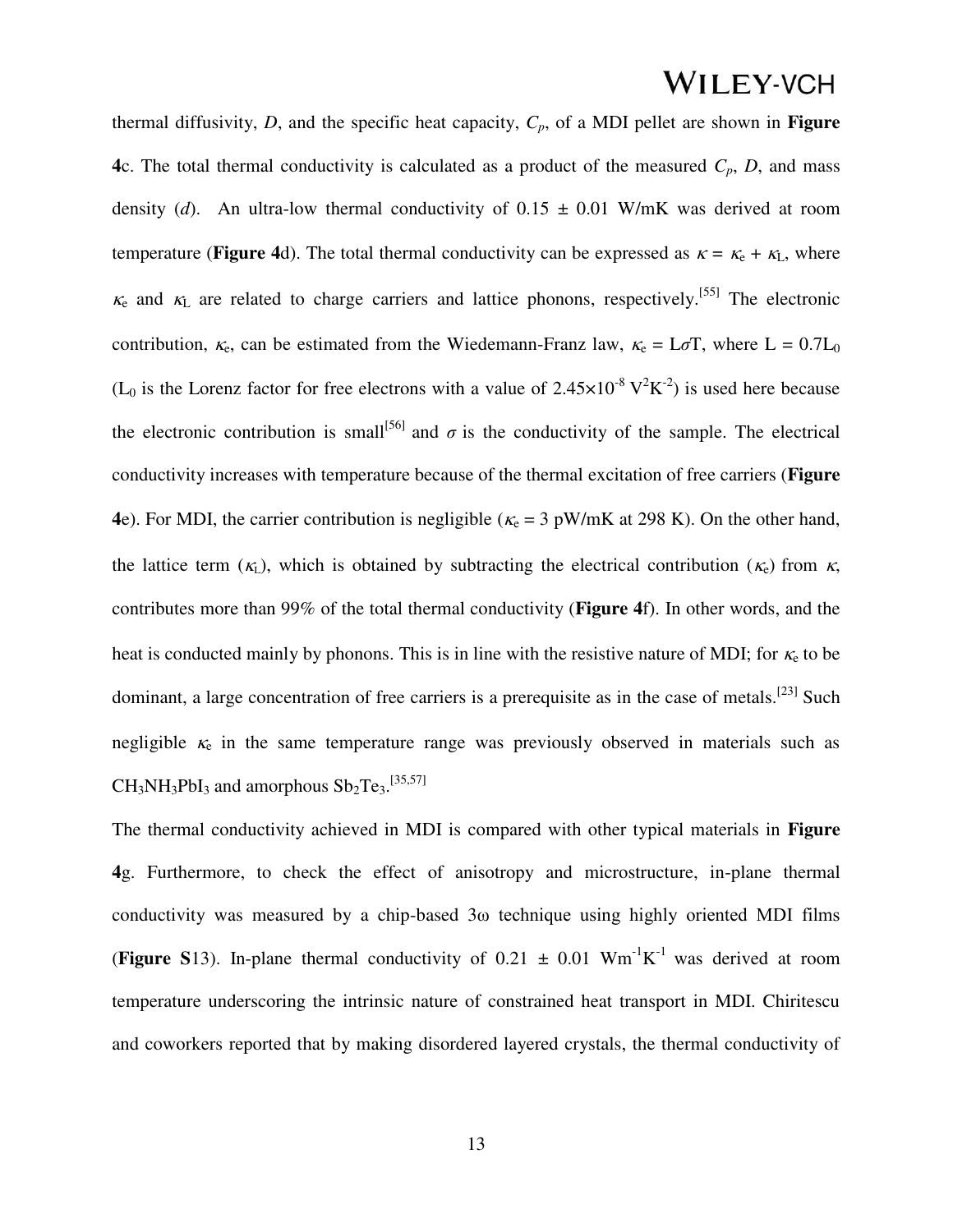WSe<sub>2</sub> can be reduced from 1.44  $Wm^{-1}K^{-1}$  to 0.048  $Wm^{-1}K^{-1}$ .<sup>[24]</sup> If disordered 0D materials can be synthesized, even lower thermal conductivity may be achieved.

 The present study suggests that the ultra-low thermal conductivity in the 0D MDI may be a general phenomenon and can be extended to other 0D hybrids. One possible reason for the ultra-low lattice thermal conductivity observed in MDI can be partly attributed to its 0D crystal structure with a lot of voids in the unit cell. It is well known that crystals having unit cells with large voids can result in low thermal conductivity.<sup>[55]</sup> Apart from this, the 0D structure gives rise to a large number of interfaces which increases the phonon scattering, resulting in low thermal conductivity.<sup>[58]</sup> Recently, several 0D hybrid perovskite crystals were discovered and their optical properties have been reported. Since these 0D perovskite crystals have isolated octahedra similar to MDI, there is a good possibility that these crystals will also exhibit ultra-low thermal conductivity.[59-61] It is noteworthy that taking advantage of the congruent melting nature, MDI can be directly processed into patterns on any given substrates using stamps (**Figure 4**h). This patterning process can be carried out without involving any solvent, which significantly reduces the processing cost. Further improvement of patterning can be achieved using thermal nanoimprint technique similar to the work done on  $CH_3NH_3PbI_3$  films.<sup>[62]</sup> Leveraging the facile melt processing, MDI was incorporated in a simple sandwich structure (ITO/MDI/Pt) to test its photoconduction. Interestingly, the simple diode structure exhibited significant rectification as well as increased conductivity under illumination (**Figure S**14).

To visualize the ultra-low thermal conductivity of MDI, we took infrared images of a MDI pellet on a hot plate heated to 100 °C and compared with reference samples of hybrid perovskite (CH3NH3PbI3) and ZnO with identical thickness (**Figure 5**a). Notably, the result show that MDI performs better as a thermal insulator than the perovskite and ZnO. There is a temperature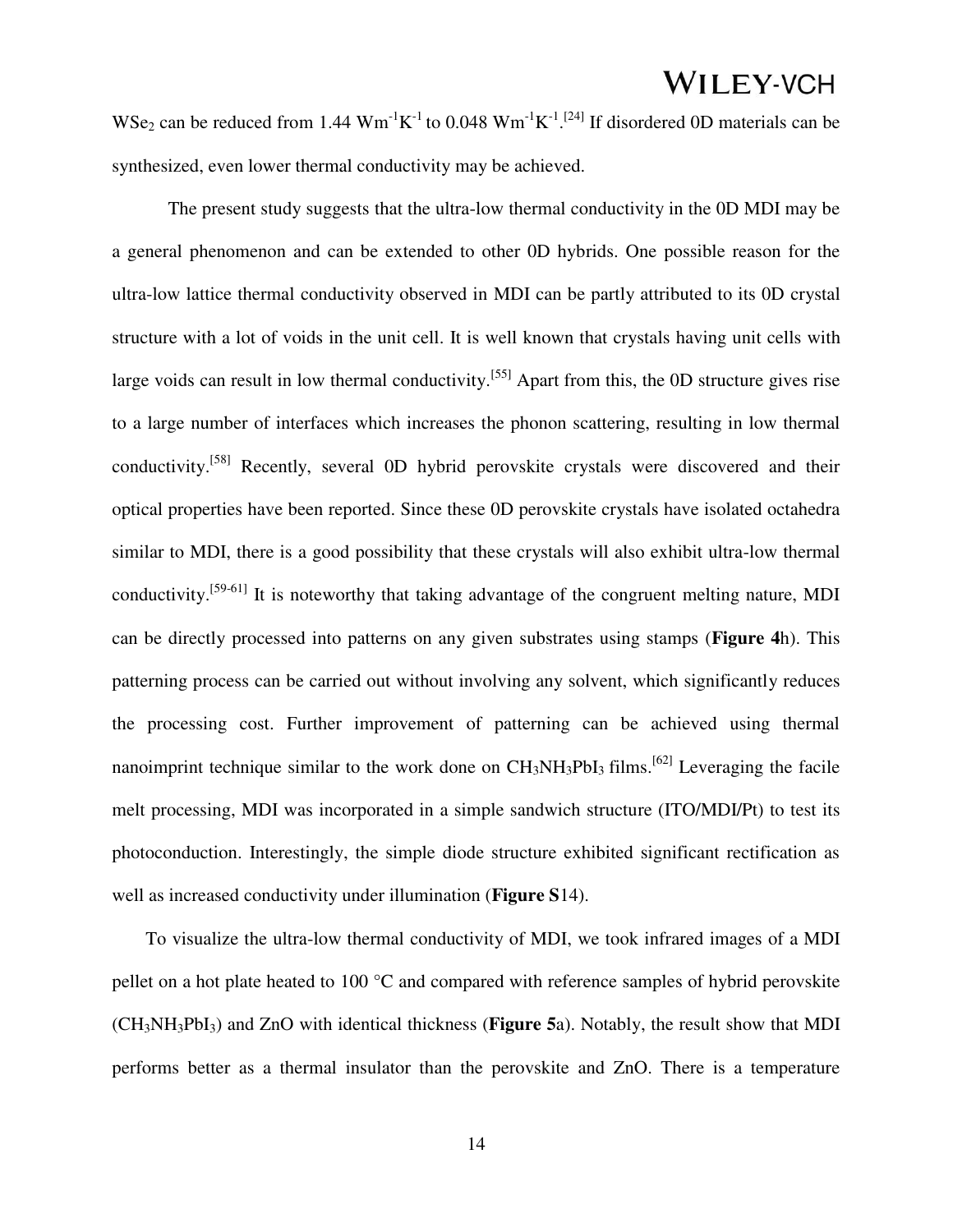difference of approximately 25 °C between the hot plate and the MDI pellet surface as observed in the temperature profile (**Figure 5**b). Furthermore, right after the samples were positioned on the hot plate, the temperature of MDI increased much slower than the other two samples (**Figure 5**c), and no saturation was observed even after one hour. The corresponding temperature for MDI, perovskite, and ZnO is 75 °C, 85 °C and 96 °C, respectively, for a hot plate temperature of 100 °C (**Figure 5**d). It is clear that the order of heat transport efficiency is ZnO > Perovskite > MDI, which is consistent with the order of their thermal conductivities.



**Figure 5. a)** Thermal images of MDI, perovskite (CH<sub>3</sub>NH<sub>3</sub>PbI<sub>3</sub>), and ZnO at 100 °C. **b**) Line profile passing through the center of the MDI pellet at 100 °C showing the temperature change. **c)** Change in the temperature for MDI, perovskite, and ZnO over time at a constant temperature of 60 °C. **d)** Measured pellet temperature versus hot plate temperature for MDI, perovskite, and ZnO.

In summary, an ultra-low thermal conductivity was discovered in hybrid lead-free  $[Mn(C<sub>2</sub>H<sub>6</sub>OS)<sub>6</sub>]<sub>4</sub>$  as a result of its unique 0D crystal structure and low lattice thermal conductivity. The measured thermal conductivity of  $0.15 \pm 0.01$  Wm<sup>-1</sup>K<sup>-1</sup> is, one of the lowest among ordered materials, and it could be further reduced by introducing disorders into the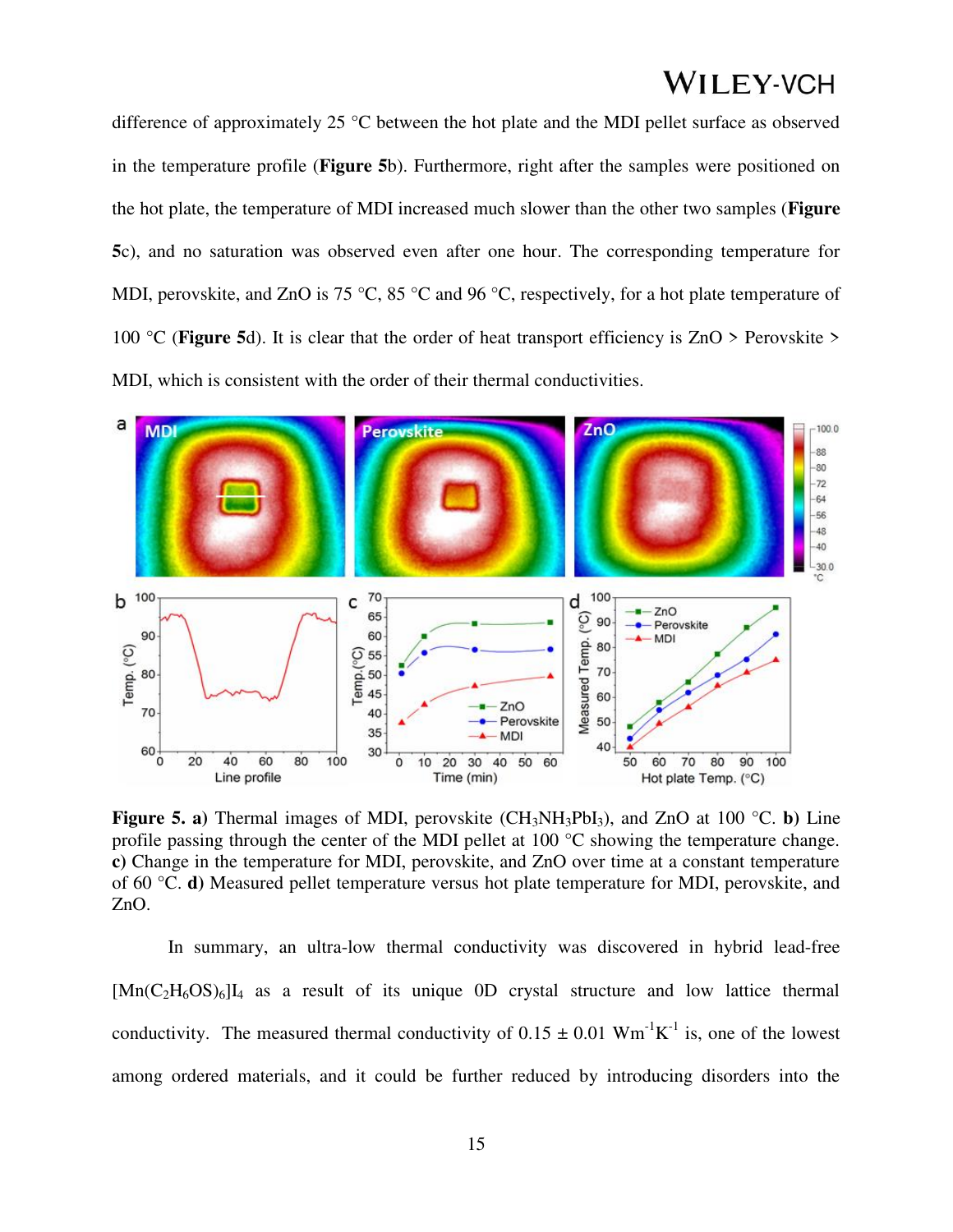system. Our results suggest that 0D materials have an intrinsic advantage over 3D and other lowdimensional materials to achieve ultra-low thermal conductivity. This material is of particular interest for use as a filler or insulating layers to control the thermal transport in functional materials and composites. Also, if the electrical conductivity can be improved by suitable doping or forming composites with high-mobility materials like carbon nanotubes, while maintaining the ultra-low thermal conductivity, it can lead to efficient thermoelectrics. Furthermore, the present work offers a promising general route for designing 0D materials using organic and inorganic moieties for future materials with exceptional physical properties.

#### **Experimental Section**

*Materials:* Anhydrous MnI<sub>2</sub> (98%) was purchased from Alfa-Aesar and MAI from Dyesol. All other materials were purchased from Sigma-Aldrich and were used as received unless otherwise stated.

*Single crystal growth:* Single crystals were obtained by cooling a super saturated solution of CH<sub>3</sub>NH<sub>3</sub>I and MnI<sub>2</sub> in DMSO. MDI crystals can be obtained by heating the solution at 80  $^{\circ}$ C for 24 hours and then cooling the solution to room temperature and leaving it undisturbed for 1-2 days.  $[Mn(DMSO)<sub>6</sub>$ I<sub>2</sub> single crystals can be obtained by heating the solution to 100 °C and following the same procedure. We found that the desired MDI single crystals could also be obtained by simple reaction between MnI2 and DMSO without the addition of MAI, further simplifying the synthesis process. Furthermore, bigger crystals (4-5 mm) can be grown by redissolving small crystals in acetonitrile or acetone at 60 °C and then leaving the solution at room temperature for 3-4 days.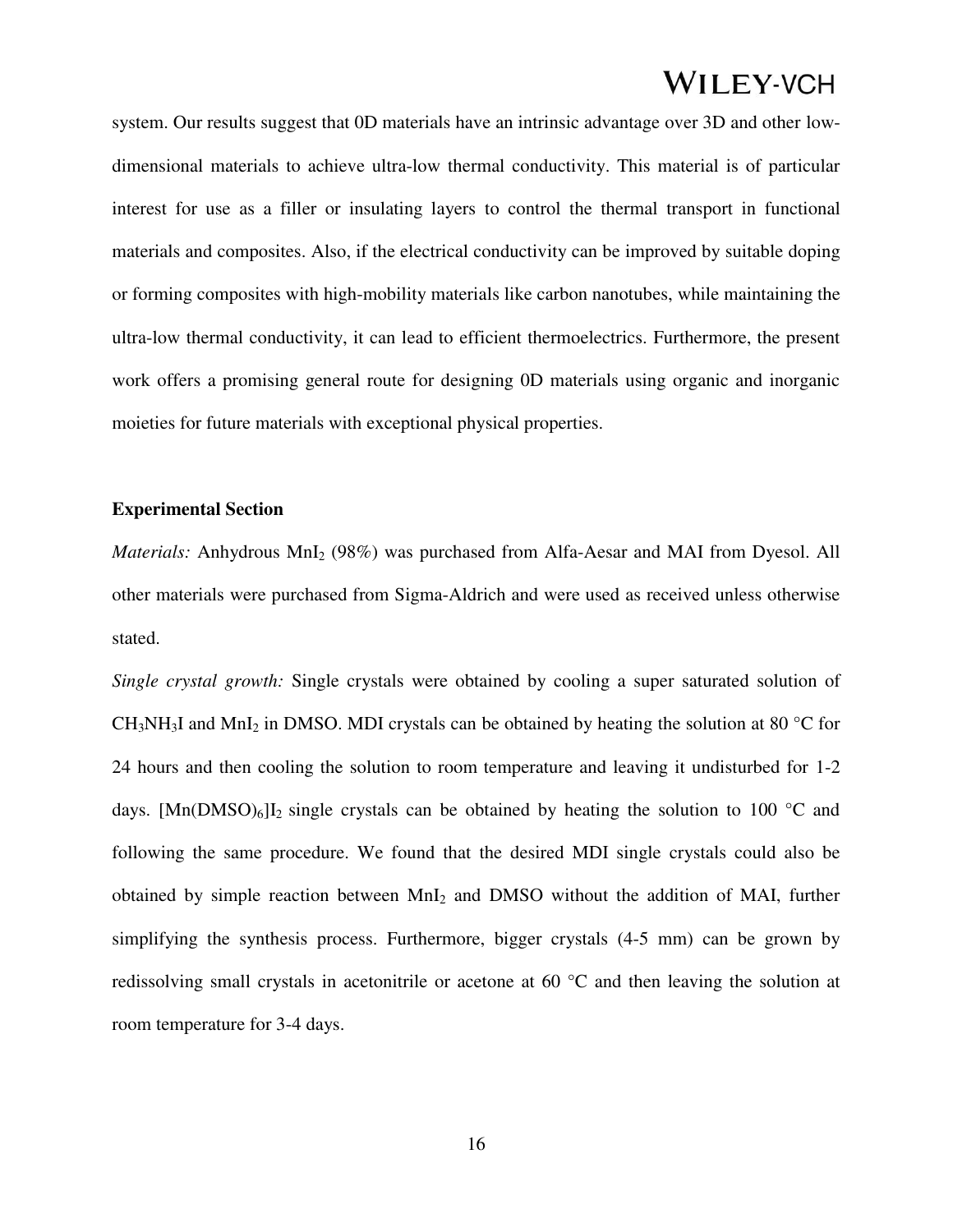*Material characterization:* Top view SEM images and EDX spectra were obtained using a field emission scanning electron microscope (FEI-Nova Nano). XRD Powder diffraction patterns were recorded on an STOE STADI MP X-ray diffractometer, equipped with a DECTRIS MYTHEN 1K microstrip solid-state detector. Continuous wave electron paramagnetic resonance (EPR) spectra were recorded using a Bruker EMX PLUS spectrometer equipped with standard resonator for high sensitivity CW-EPR operating at the X-band microwave frequency. Room temperature spectra were recorded at 25 dB microwave attenuation with 5 G modulation amplitude and 100 kHz modulation frequency. Powders of MDI crystals were densified into pellets by cold pressing under 750 MPa for 10 min. The thermal conductivity  $\kappa$  was calculated using the equation  $\kappa = D \cdot C_p \cdot d$ , where the thermal diffusivity *D* was obtained using a laser flash apparatus (NETZSCH, LFA 447), specific heat  $C_p$  was determined by using a differential scanning calorimeter (NETZSCH, STA 449 F3 Jupiter) and the mass density *d* was obtained using the Archimedes method. Uncertainties in the *D* and  $C_p$  measurements are  $\pm 5\%$  and  $\pm 3\%$ , respectively, leading to a 8% uncertainty in the thermal condutivity value. Infrared images of the pellets on hot plate were captured after temperature stabilization using a Fluke TiS40 thermal camera.

#### **Supporting Information**

Supporting Information is available from the Wiley Online Library or from the author.

### **Acknowledgments**

The research reported in this publication was supported by funding from King Abdullah University of Science and Technology (KAUST).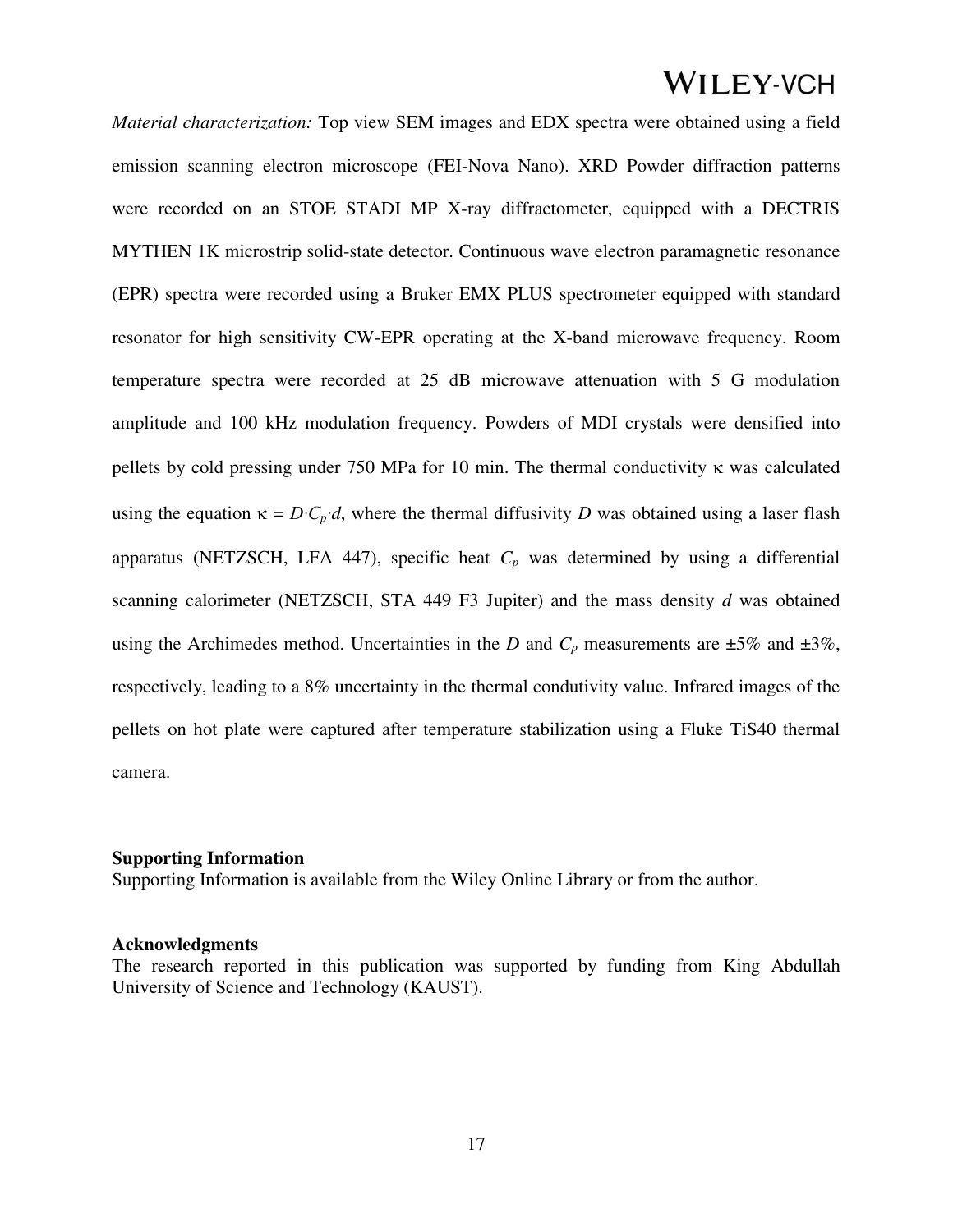### **References**

- [1] C. Sanchez, P. Belleville, M. Popall, L. Nicole, *Chem. Soc. Rev.* **2011,** *40*, 696.
- [2] A. Rodriguez-Abetxuko, M. C. Morant-Miñana, F. López-Gallego, L. Yate, A. Seifert, M. Knez, A. Beloqui, *Adv. Funct. Mater.* **2018,** *28*, 1803115.
- [3] M. Vallet-Regi, M. Colilla, B. Gonzalez, *Chem. Soc. Rev.* **2011,** *40*, 596.
- [4] C. Sanchez, B. Julian, P. Belleville, M. Popall, *J. Mater. Chem.* **2005,** *15*, 3559.
- [5] P. Yu, K. Hu, H. Chen, L. Zheng, X. Fang, *Adv. Funct. Mater.* **2017,** *27*, 1703166.
- [6] M. Gratzel, *Nat. Mater.* **2014,** *13*, 838.
- [7] A. Kojima, K. Teshima, Y. Shirai, T. Miyasaka, *J. Am. Chem. Soc.* **2009,** *131*, 6050.
- [8] T. M. Brenner, D. A. Egger, L. Kronik, G. Hodes, D. Cahen, *Nat. Rev. Mater.* **2016,** *1*, 15007.
- [9] S. D. Stranks, H. J. Snaith, *Nat. Nanotechnol.* **2015,** *10*, 391.
- [10] M. I. Saidaminov, M. A. Haque, M. Savoie, A. L. Abdelhady, N. Cho, I. Dursun, U. Buttner, E. Alarousu, T. Wu, O. M. Bakr, *Adv. Mater.* **2016,** *28*, 8144.
- [11] J. Cao, B. Wu, R. Chen, Y. Wu, Y. Hui, B. W. Mao, N. Zheng, *Adv. Mater.* **2018,** *30*, 1705596.
- [12] Q. Ou, Y. Zhang, Z. Wang, J. A. Yuwono, R. Wang, Z. Dai, W. Li, C. Zheng, Z. Q. Xu, X.
- Qi, S. Duhm, N. V. Medhekar, H. Zhang, Q. Bao, *Adv. Mater.* **2018,** *30*, 1705792.
- [13] S.-T. Ha, C. Shen, J. Zhang, Q. Xiong, *Nat. Photonics* **2015,** *10*, 115.
- [14] M. Lyu, J.-H. Yun, P. Chen, M. Hao, L. Wang, *Adv. Energy Mater.* **2017**, 1602512.
- [15] X. Huang, M. Roushan, T. J. Emge, W. Bi, S. Thiagarajan, J. H. Cheng, R. Yang, J. Li, *Angew. Chem. Int. Ed. Engl.* **2009,** *48*, 7871.
- [16] N. P. Padture, M. Gell, E. H. Jordan, *Science* **2002,** *296*, 280.
- [17] I. Chowdhury, R. Prasher, K. Lofgreen, G. Chrysler, S. Narasimhan, R. Mahajan, D. Koester, R. Alley, R. Venkatasubramanian, *Nat. Nanotechnol.* **2009,** *4*, 235.
- [18] C. Wan, X. Gu, F. Dang, T. Itoh, Y. Wang, H. Sasaki, M. Kondo, K. Koga, K. Yabuki, G. J. Snyder, R. Yang, K. Koumoto, *Nat. Mater.* **2015,** *14*, 622.
- [19]P. Roussel, V. Lysenko, B. Remaki, G. Delhomme, A. Dittmar, D. Barbier, *Sens. Actuator A-Phys.* **1999,** *74*, 100.
- [20] X. Xu, J. Chen, J. Zhou, B. Li, *Adv. Mater.* **2018,** *30*, 1705544.
- [21] W. Lee, H. Li, A. B. Wong, D. Zhang, M. Lai, Y. Yu, Q. Kong, E. Lin, J. J. Urban, J. C. Grossman, P. Yang, *Proc. Natl. Acad. Sci. U. S. A.* **2017,** *114*, 8693.
- [22] Y. Zhao, L. Yang, L. Kong, M. H. Nai, D. Liu, J. Wu, Y. Liu, S. Y. Chiam, W. K. Chim, C.
- T. Lim, B. Li, J. T. L. Thong, K. Hippalgaonkar, *Adv. Funct. Mater.* **2017,** *27*, 1702824.
- [23] A. A. Balandin, *Nat. Mater.* **2011,** *10*, 569.
- [24] C. Chiritescu, D. G. Cahill, N. Nguyen, D. Johnson, A. Bodapati, P. Keblinski, P. Zschack, *Science* **2007,** *315*, 351.
- [25] R. Prasher, *Phys. Rev. B* **2006,** *74*, 165413.
- [26] B. A. Slovick, S. Krishnamurthy, *Appl. Phys. Lett.* **2016,** *109*, 141905.
- [27] P. Ruckdeschel, A. Philipp, M. Retsch, *Adv. Funct. Mater.* **2017,** *27*, 1702256.
- [28] J. Liu, B. Yoon, E. Kuhlmann, M. Tian, J. Zhu, S. M. George, Y. C. Lee, R. Yang, *Nano Lett.* **2013,** *13*, 5594.
- [29] S. R. S. Kumar, M. N. Hedhili, D. Cha, T. M. Tritt, H. N. Alshareef, *Chem. Mater.* **2014,** *26*, 2726.
- [30] J. Kang, J. W. Roh, W. Shim, J. Ham, J. S. Noh, W. Lee, *Adv. Mater.* **2011,** *23*, 3414.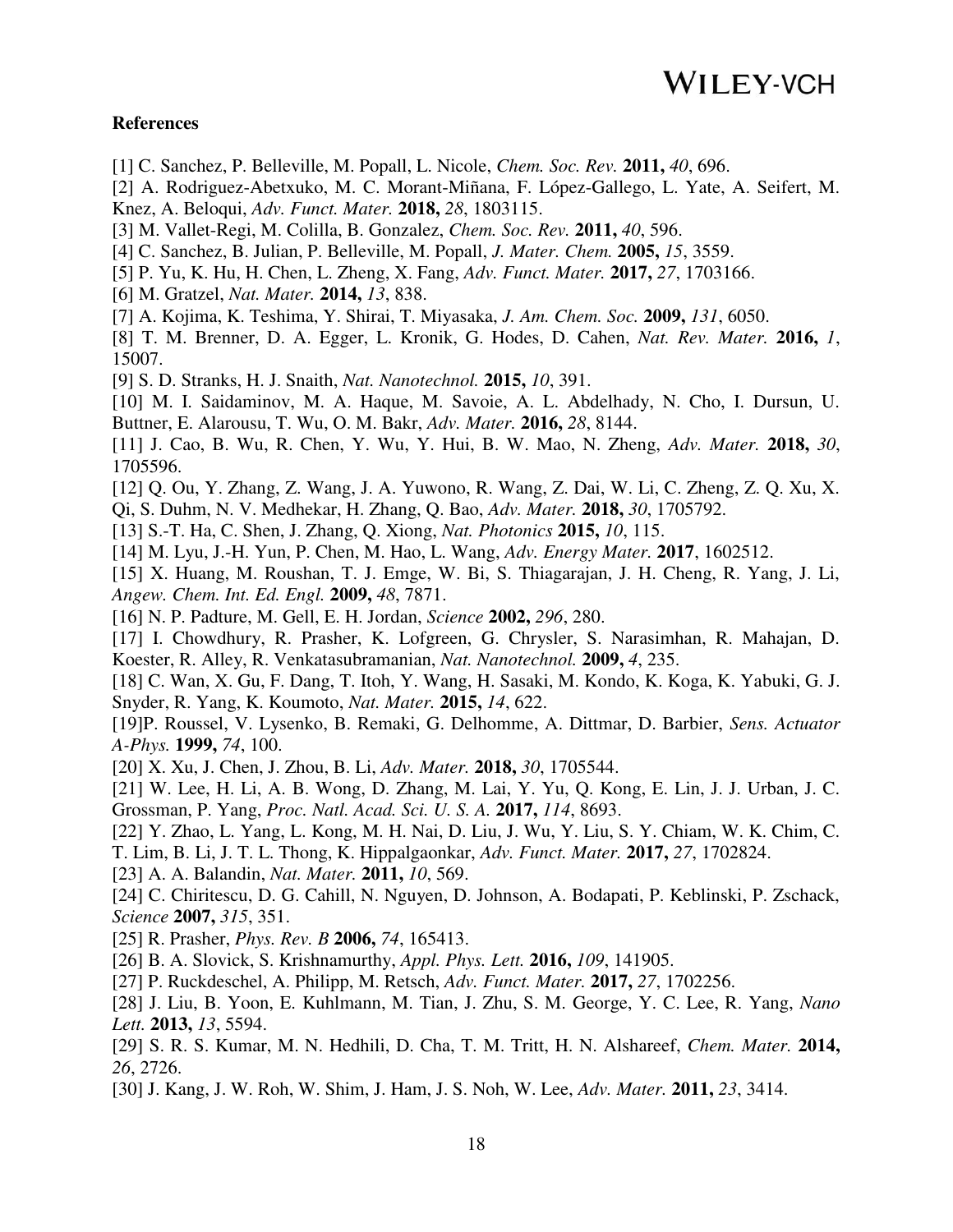[31] M. R. Burton, T. Liu, J. McGettrick, S. Mehraban, J. Baker, A. Pockett, T. Watson, O. Fenwick, M. J. Carnie, *Adv. Mater.* **2018**, 1801357.

[32] Y. Xiao, C. Chang, Y. Pei, D. Wu, K. Peng, X. Zhou, S. Gong, J. He, Y. Zhang, Z. Zeng, L.-D. Zhao, *Phys. Rev. B* **2016,** *94*, 125203.

[33] C. Sanchez, B. Julián, P. Belleville, M. Popall, *J. Mater. Chem.* **2005,** *15*, 3559.

[34] X. Long, J. Li, S. Xiao, K. Yan, Z. Wang, H. Chen, S. Yang, *Angew. Chem.* **2014,** *126*, 7714.

[35] A. Pisoni, J. Jacimovic, O. S. Barisic, M. Spina, R. Gaal, L. Forro, E. Horvath, *J. Phys. Chem. Lett.* **2014,** *5*, 2488.

[36] C. Ge, M. Hu, P. Wu, Q. Tan, Z. Chen, Y. Wang, J. Shi, J. Feng, *J. Phys. Chem. C* **2018,** *122*, 15973.

[37] S.-Y. Yue, X. Zhang, G. Qin, J. Yang, M. Hu, *Physical Review B* **2016,** *94*, 115427.

[38] R. Heiderhoff, T. Haeger, N. PourdavoudP, T. Hu, M. Al-Khafaji, A. Mayer, Y. W. Chen, H. C. Scheer, T. Riedl, *J. Phys. Chem. C* **2017,** *121*, 28306.

[39] G. A. Elbaz, W. L. Ong, E. A. Doud, P. Kim, D. W. Paley, X. Roy, J. A. Malen, *Nano Lett.*  **2017,** *17*, 5734.

[40] M. A. Haque, B. Davaasuren, A. Rothenberger, T. Wu, *Acta Cryst. E* **2016,** *72*, 1791.

[41] M. Glatz, M. Schroffenegger, M. Weil, K. Kirchner, *Acta Cryst. E* **2016,** *72*, 904.

[42] D. Shi, V. Adinolfi, R. Comin, M. Yuan, E. Alarousu, A. Buin, Y. Chen, S. Hoogland, A. Rothenberger, K. Katsiev, Y. Losovyj, X. Zhang, P. A. Dowben, O. F. Mohammed, E. H. Sargent, O. M. Bakr, *Science* **2015,** *347*, 519.

[43] D. L. Long, H. M. Hu, J. T. Chen, J. S. Huang, *Acta Cryst. C* **1999,** *55*, 339.

[44] L. Garzón-Tovar, A. Duarte-Ruiz, K. Wurst, *Inorg. Chem. Commun.* **2013,** *32*, 64.

[45] T. Diao, P. White, I. Guzei, S. S. Stahl, *Inorg. Chem.* **2012,** *51*, 11898.

[46] S. Ghosh, W. Bao, D. L. Nika, S. Subrina, E. P. Pokatilov, C. N. Lau, A. A. Balandin, *Nat. Mater.* **2010,** *9*, 555.

[47] R. Fazio, F. W. J. Hekking, D. E. Khmelnitskii, *Phys. Rev. Lett.* **1998,** *80*, 5611.

[48] A. Khitun, A. Balandin, K. L. Wang, *Superlattices Microstruct.* **1999,** *26*, 181.

[49] L. Zhu, H. Luo, *Theor. Appl. Mech. Lett.* **2016,** *6*, 277.

[50] M. Wang, S. Lin, *Adv. Funct. Mater.* **2016,** *26*, 5297.

[51] H. Yu, S. Pan, H. Wu, W. Zhao, F. Zhang, H. Li, Z. Yang, *J. Mater. Chem.* **2012,** *22*, 2105.

[52] F. P. Incropera, D. P. DeWitt, *Fundamentals of Heat and Mass Transfer*. Wiley, New York: **2002**.

[53] P. E. Hopkins, B. Kaehr, E. S. Piekos, D. Dunphy, C. J. Brinker, *J. Appl. Phys.* **2012,** *111*, 113532.

[54] J. H. Kim, D. Seong, G. H. Ihm, C. Rhee, *Int. J. Thermophys.* **1998,** *19*, 281.

[55] G. J. Snyder, E. S. Toberer, *Nat. Mater.* **2008,** *7*, 105.

[56] V. Jovovic, J. P. Heremans, *Phys. Rev. B* **2008,** *77*, 245204.

[57] Q. Li, J. Wei, H. Sun, K. Zhang, Z. Huang, L. Zhang, *Sci.Rep.* **2017,** *7*, 13747.

[58] J. P. Heremans, M. S. Dresselhaus, Recent Developments in Low-Dimensional Thermoelectric Materials. In *Thermoelectrics Handbook*, CRC Press: **2005**; pp 39.

[59] C. Ni, G. Hedley, J. Payne, V. Svrcek, C. McDonald, L. K. Jagadamma, P. Edwards, R. Martin, G. Jain, D. Carolan, D. Mariotti, P. Maguire, I. Samuel, J. Irvine, *Nat. Commun.* **2017,** *8*, 170.

[60] J.-C. Hebig, I. Kühn, J. Flohre, T. Kirchartz, *ACS Energy Lett.* **2016,** *1*, 309.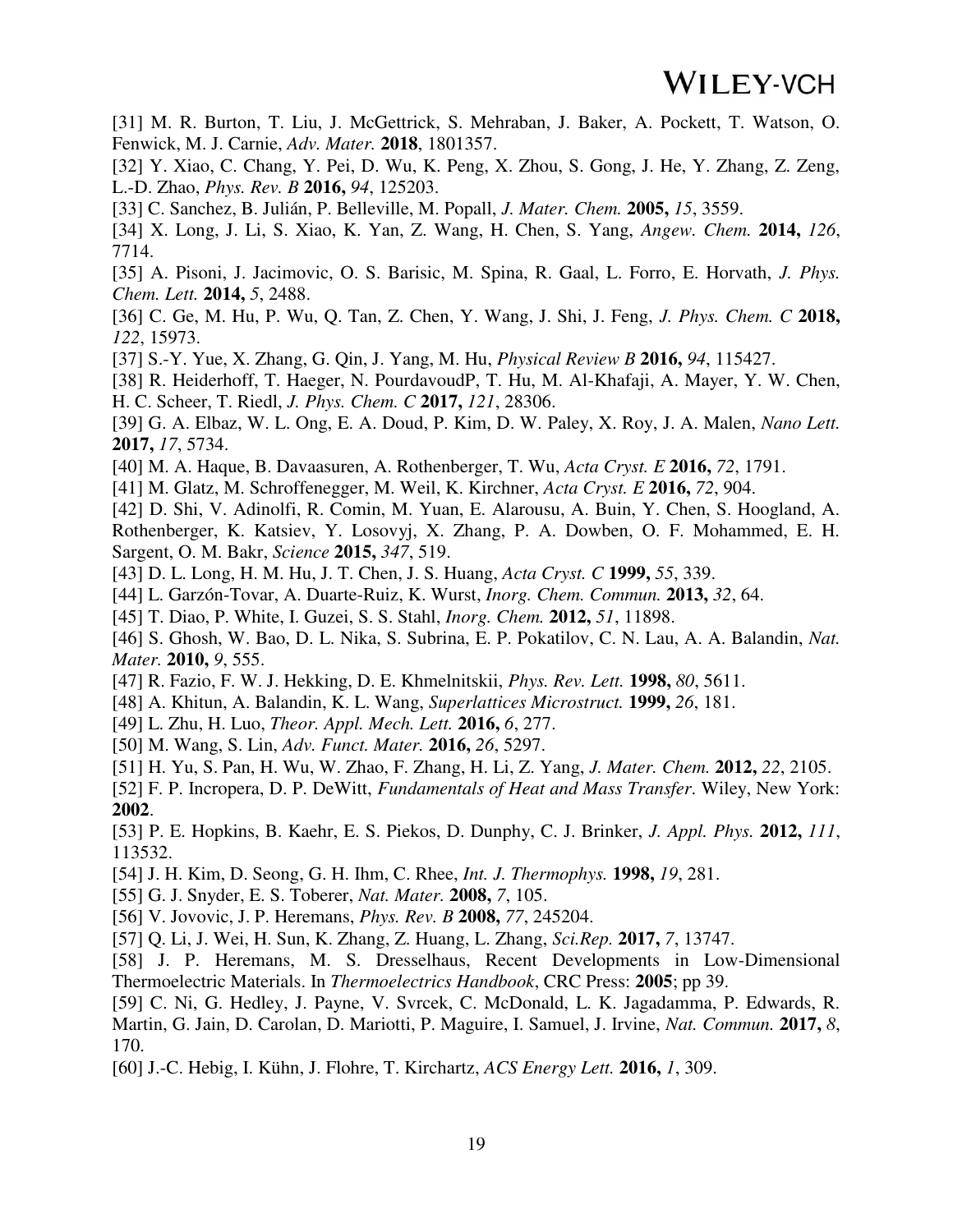[61] C. Zhou, H. Lin, Y. Tian, Z. Yuan, R. Clark, B. Chen, L. J. van de Burgt, J. C. Wang, Y. Zhou, K. Hanson, Q. J. Meisner, J. Neu, T. Besara, T. Siegrist, E. Lambers, P. Djurovich, B. Ma, *Chem. Sci.* **2018,** *9*, 586.

[62] N. Pourdavoud, S. Wang, A. Mayer, T. Hu, Y. Chen, A. Marianovich, W. Kowalsky, R. Heiderhoff, H. C. Scheer, T. Riedl, *Adv. Mater.* **2017,** *29*, 1605003.